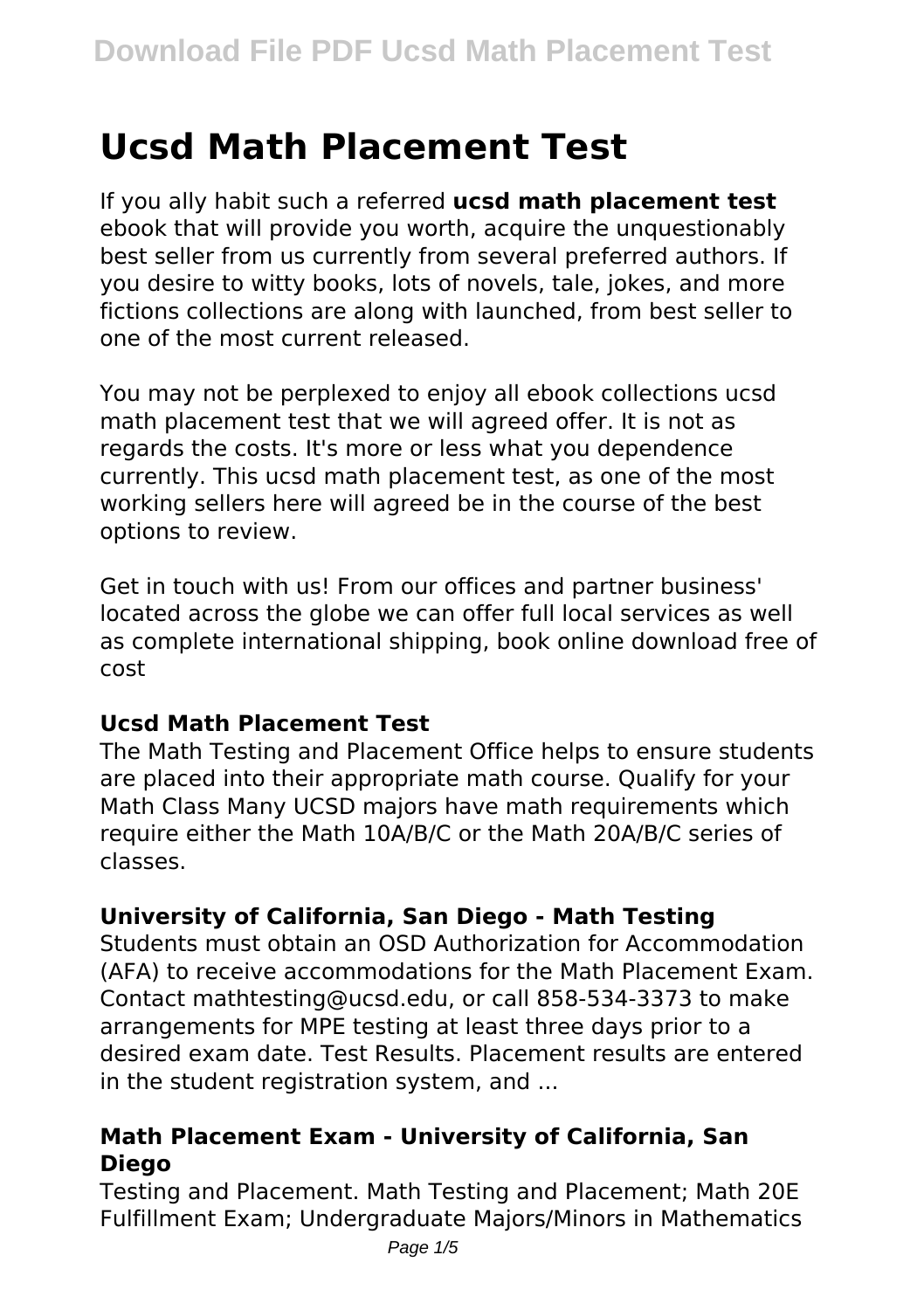UCSD General Catalog UCSD Mathematics Undergraduate Handbook Math Capped Status Honors Program Course Scheduling Frequently Used Forms

## **Testing and Placement - UCSD Mathematics | Home**

Math: Take the Math Placement Exam if you have not met a math course prerequisite for pre-calculus or first quarter calculus. This 90-minute, multiple-choice exam is free of charge. Language: Take the online Language Placement Exam if you have had some exposure to a language that you would like to study further.

## **Placement Exams - University of California, San Diego**

These tests can be used as one of multiple placment measures, per SB-359 requirements. All MDTP Placement Tests are currently in the field-test phase of test development. The High School Assessment (HSA40D16) (field test) is intended for students who are exiting a California Common Core State Standards Grade 8 Mathematics course. The Geometry ...

## **Placement Tests - mdtp.ucsd.edu**

MDTP provides a free assessment system to support secondary mathematics educators in California schools. MDTP diagnostic readiness tests are used formatively in classrooms, departments, and schools to promote and support student readiness and success in college mathematics courses.. Teachers use MDTP diagnostic tests to inform and enhance their classroom teaching practices.

## **Mathematics Diagnostic Testing Project**

The tests can be taken more than once. On-line Mathematical Analysis Readiness Test (MR) The MR test should be taken prior to courses typically called trigonometry, precalculus, or math analysis. The test assumes two years of algebra and a year of geometry in preparation for a precalculus course and has significant geometry content.

## **MDTP - Online Diagnostic Test**

Hi all, I'm taking the math placement test online today. ... Welcome to r/UCSD! This is a forum where the students, faculty,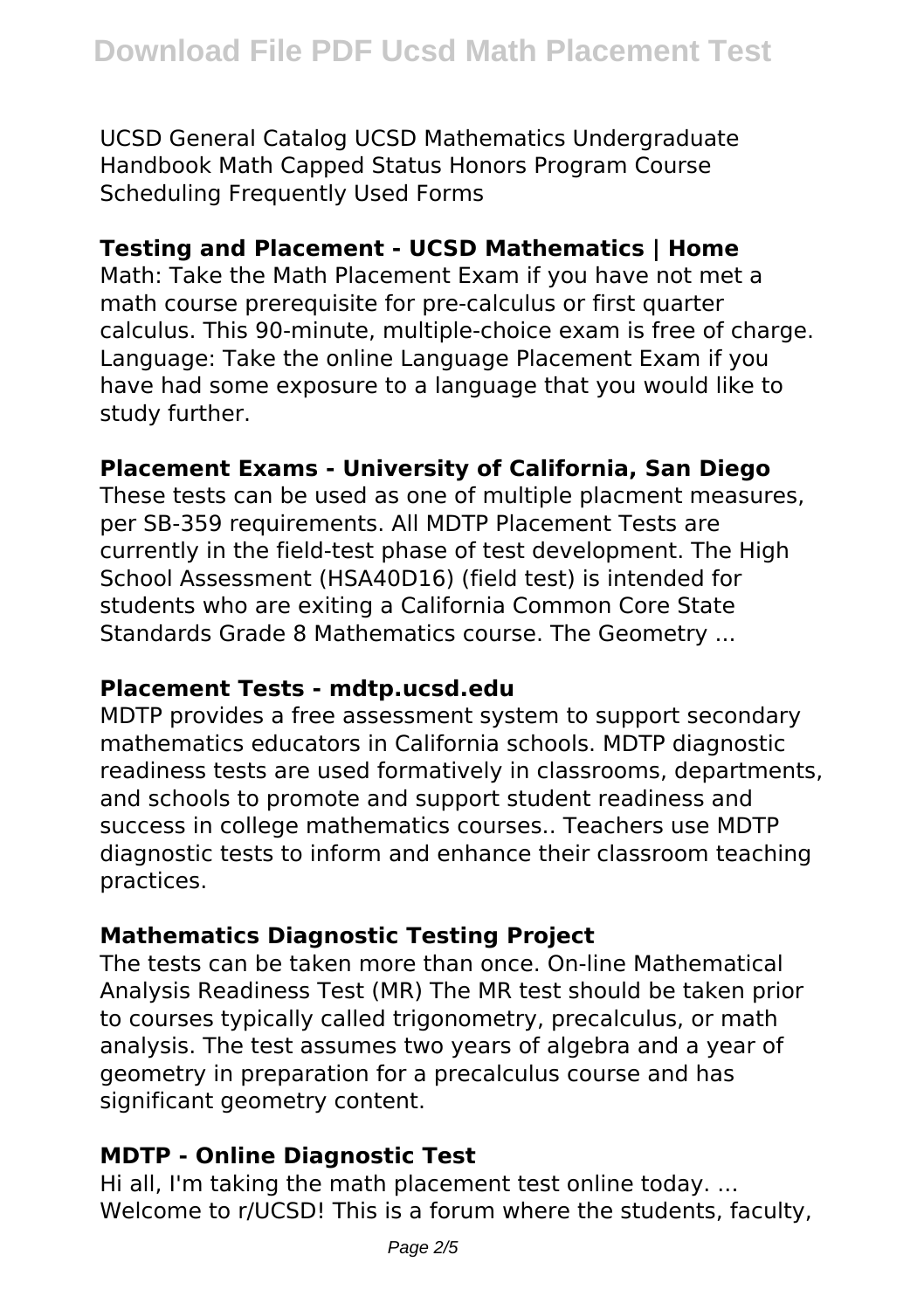staff, alumni, and other individuals associated with the University of California San Diego can discuss, share, advise, and collaborate among themselves!

#### **Math Placement Test : UCSD**

Math 20E placement test. Close. 6. Posted by 1 year ago. Archived. Math 20E placement test. ... Welcome to r/UCSD! This is a forum where the students, faculty, staff, alumni, and others associated with the University of California San Diego can discuss, share, collaborate, and advise. 36.3k. Tritons. 347. online now. Created Sep 11, 2009.

#### **Math 20E placement test : UCSD**

Calculus Placement Test (CPT) Please note: The CPT is not Required for students who intend to take Math 34A\* This 90-minute exam is for students intending to take the math 3 series (please see list below for majors that require this series).

#### **Mathematics Placement Examinations**

If you are intending to figure out which course to enroll in, then you will need to complete a Placement Test. More information about placement can be found here. Language Proficiency (oral portion) Math Placement (required for MATH 2, 3C, 4C, 10A OR 20A) For date, time and location visit the Math Placement website. Bring a No. 2 pencil and ...

## **Placement Exams and Proficiency Exam Schedule**

This is NOT a placement test. In order to receive transfer credit for UCSD MATH 20E, all students must take the MATH 20E Requirement Fulfillment Exam. The exam will be given by the department at the beginning of each quarter. Students will have 45 minutes to complete the exam.

#### **MATH 20E Fulfillment Exam - UCSD Mathematics**

Once your test is scored you will not be allowed to go back and change any answers. You may retake the entire test at any time. No claim is made by the University of California, The California State University, or the California Mathematics Diagnostic Testing Project about this web-based Mathematical Analysis Readiness Test as an indicator of success in any mathematics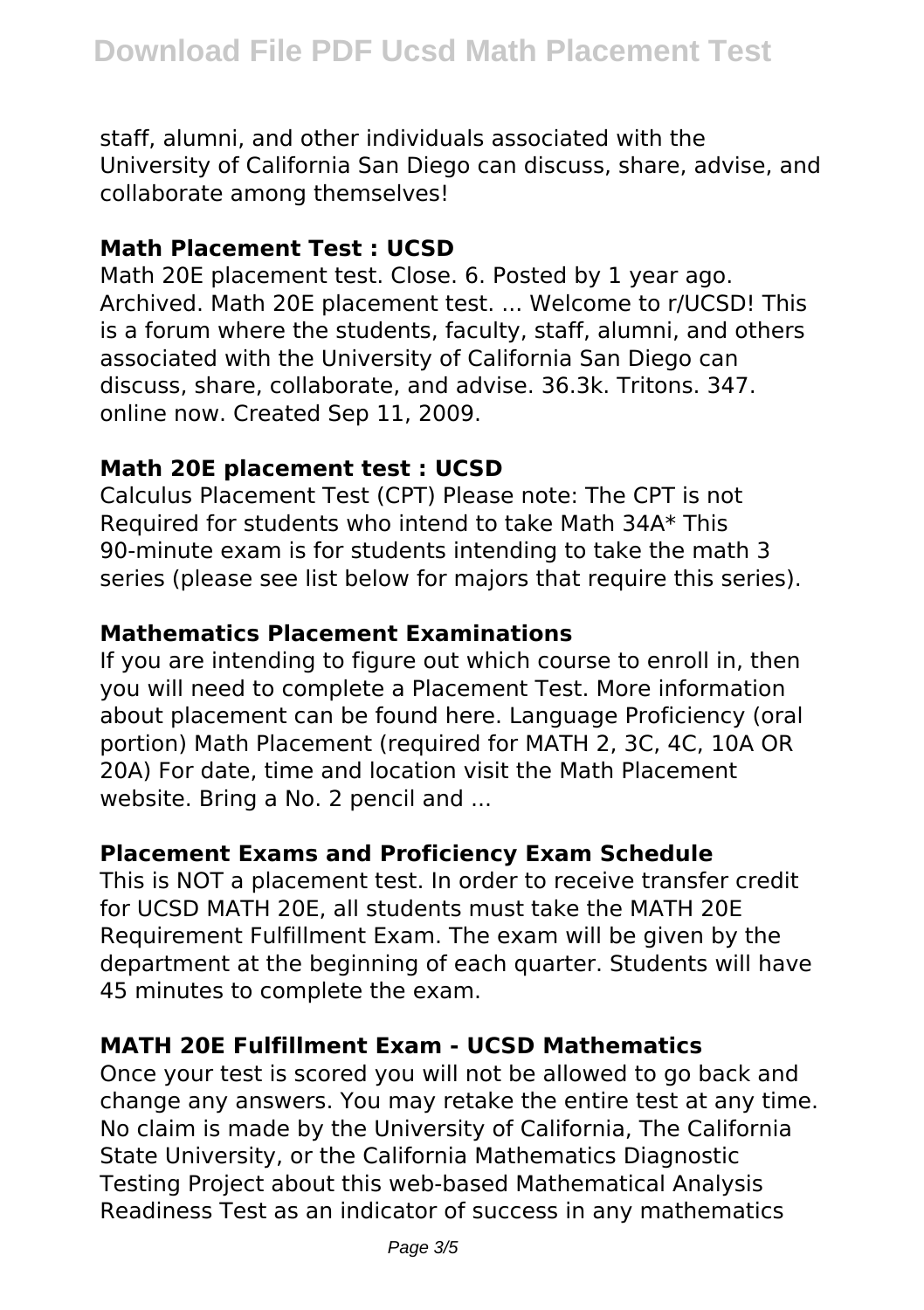course.

## **MDTP - Calculus Readiness Test**

Placement Exams. Math Placement Exam Freshmen will not be able to enroll in a UC San Diego math course or any course that may have math as a prerequisite (i.e. CHEM 6A) without taking the Math Placement Exam (MPE) or having a specific MPE exemption. To verify if you are eligible for a specific MPE exemption or to find additional information about the MPE (including dates, times, locations ...

#### **Placement Exams - John Muir College**

Test Code ... Submit

#### **MDTP Online Testing**

Welcome to the MDTP Online Diagnostic Testing System. All MDTP Testing Platforms are accessible from this one login page.

#### **MDTP Online Testing**

Prerequisites: Math Placement Exam qualifying score, or MATH 3C, or ACT Math score of 25 or higher, or AP Calculus AB score (or subscore) of 2. MATH 10A. Calculus I (4) Differential calculus of functions of one variable, with applications. Functions, graphs, continuity, limits, derivatives, tangent lines, optimization problems.

## **Mathematics Courses - University of California, San Diego**

Math Placement Requirement (MPR) The Mathematics Placement Exam determines your level of preparation for college-level math courses offered at UC Davis.All students who register in MAT 12, 16A, 17A, 21A, or 21M are required to take the Mathematics Placement Exam.

#### **UC Davis Mathematics :: Math Placement**

Placement Tests: Don't fall into the trap A Day in the Life of a Math Computer Science Student (UCSD) Sir Roger Penrose \u0026 Dr. Stuart Hameroff: CONSCIOUSNESS AND THE PHYSICS OF THE BRAIN Every Class I Took As a Computer Science Major (at UCSD) ACCUPLACER College-Level